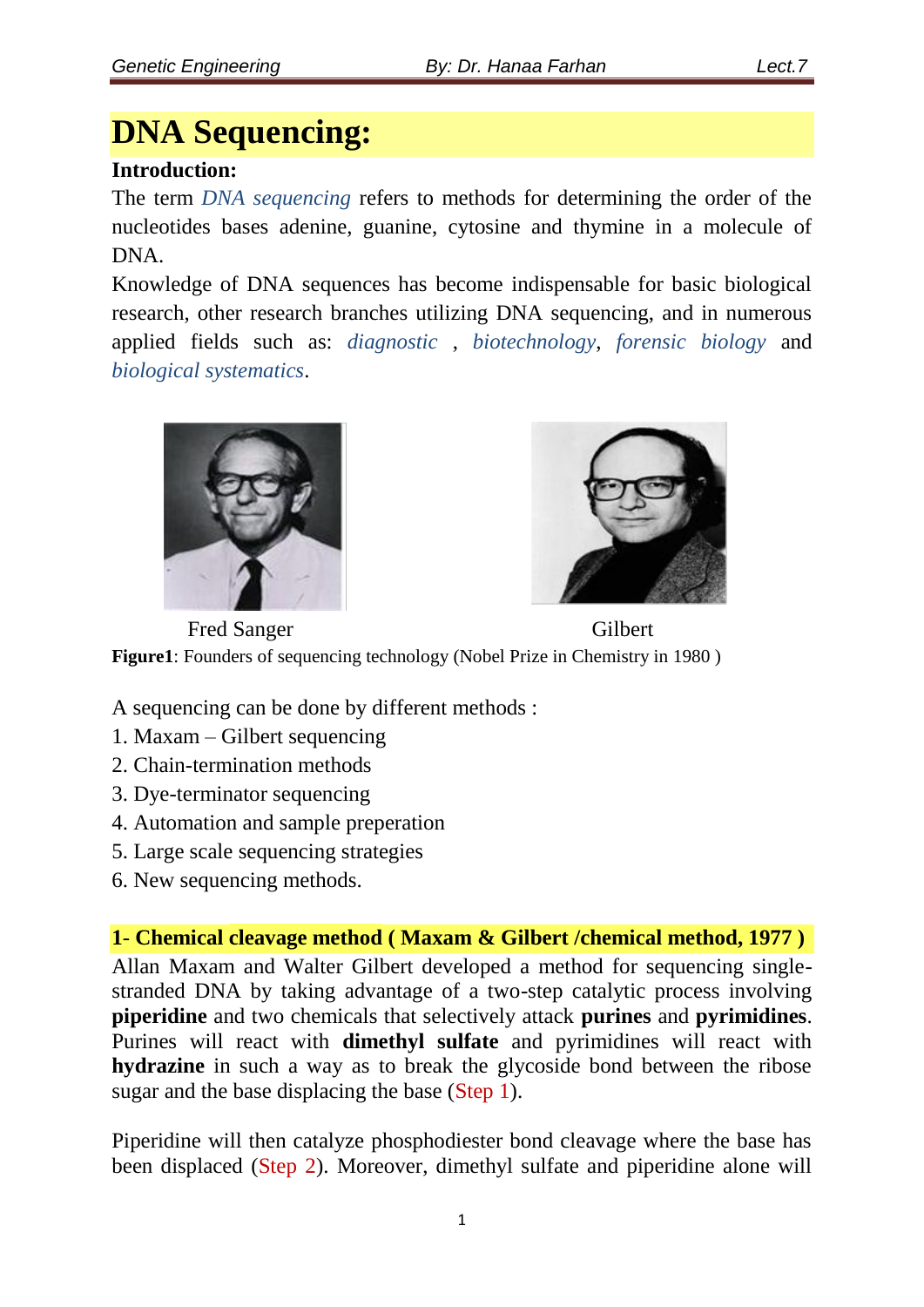selectively cleave guanine nucleotides but dimethyl sulfate and piperidine in **formic acid** will cleave both guanine and adenine nucleotides. Similarly, hydrazine and piperidine will cleave both thymine and cytosine nucleotides whereas hydrazine and piperidine in 1.5M **NaCl** will only cleave cytosine nucleotides (Figure 2).

**Figure 2: Chemical targets in the Maxam-Gilbert DNA sequencing strategy.** Dimethylsulphate or hydrazine will attack the purine or pyrimidine rings respectively and piperidine will cleave the phosphate bond at the 3' carbon.

The use of these selective reactions to DNA sequencing then involved creating a single-stranded DNA substrate carrying a radioactive label on the 5' end.

This labeled substrate would be subjected to four separate cleavage reactions, each of which would create a population of labeled cleavage products ending in known nucleotides.

The reactions would be loaded on high percentage polyacrylamide gels and the fragments resolved by electrophoresis. The gel would then be transferred to a light-proof X-ray film cassette, a piece of X-ray film placed over the gel, and the cassette placed in a freezer for several days. Wherever a labeled fragment stopped on the gel the radioactive tag would expose the film due to particle decay (**autoradiography**).

Since electrophoresis, whether in an acrylamide or an agarose matrix, will resolve nucleic acid fragments in the inverse order of length, that is, smaller fragments will run faster in the gel matrix than larger fragments, the dark autoradiographic bands on the film will represent the  $5' \rightarrow 3'$  DNA sequence when read from bottom to top (Figure 3).

The process of **base calling** would involve interpreting the banding pattern relative to the four chemical reactions.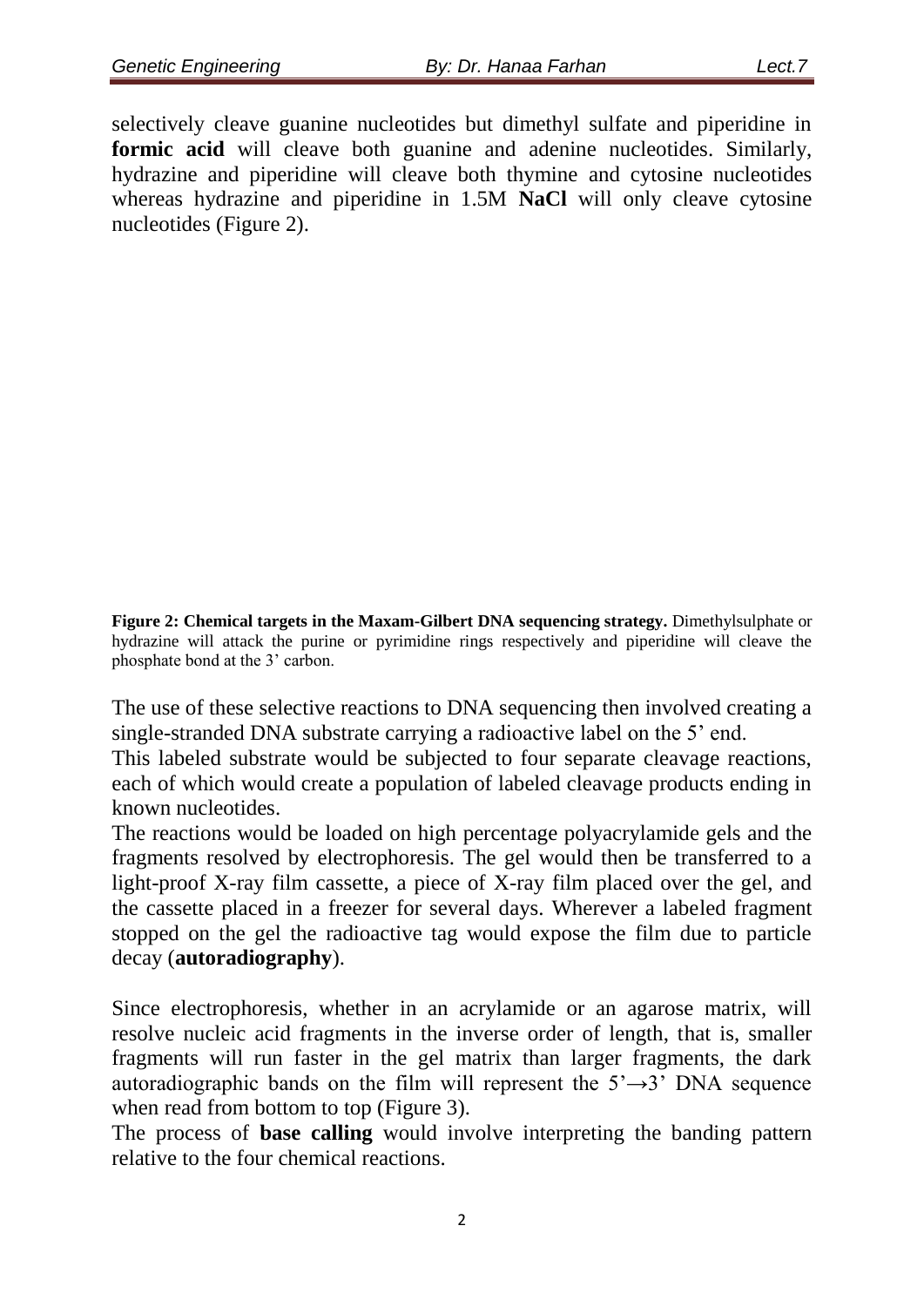**Figure 3:** The Maxam-Gilbert manual sequencing scheme. The target DNA is radiolabeled and then split into the four chemical cleavage reactions. Each reaction is loaded onto a polyacrylamide gel and run. Finally, the gel is autoradiographed and base calling proceeds from bottom to top.

## **2-Sanger Method (Dideoxynucleotide chain termination)**

**Defination:** Sanger sequencing is a DNA sequencing method in which target DNA is denatured and annealed to an oligonucleotide primer, which is then extended by DNA polymerase using a mixture of deoxynucleotide triphosphates (normal dNTPs) and chain-terminating dideoxynucleotide triphosphates (ddNTPs).

ddNTPs lack the 3' OH group to which the next dNTP of the growing DNA chain is added. Without the 3' OH, no more nucleotides can be added, and DNA polymerase falls off. The resulting newly synthesized DNA chains will be a mixture of lengths, depending on how long the chain was when a ddNTP was randomly incorporated.

At about the same time as Maxam-Gilbert DNA sequencing was being developed; Fred Sanger was developing an alternative method. Rather than using chemical cleavage reactions, Sanger opted for a method involving a third form of the ribose sugars. As shown in (Figure 4), Ribose has a hydroxyl group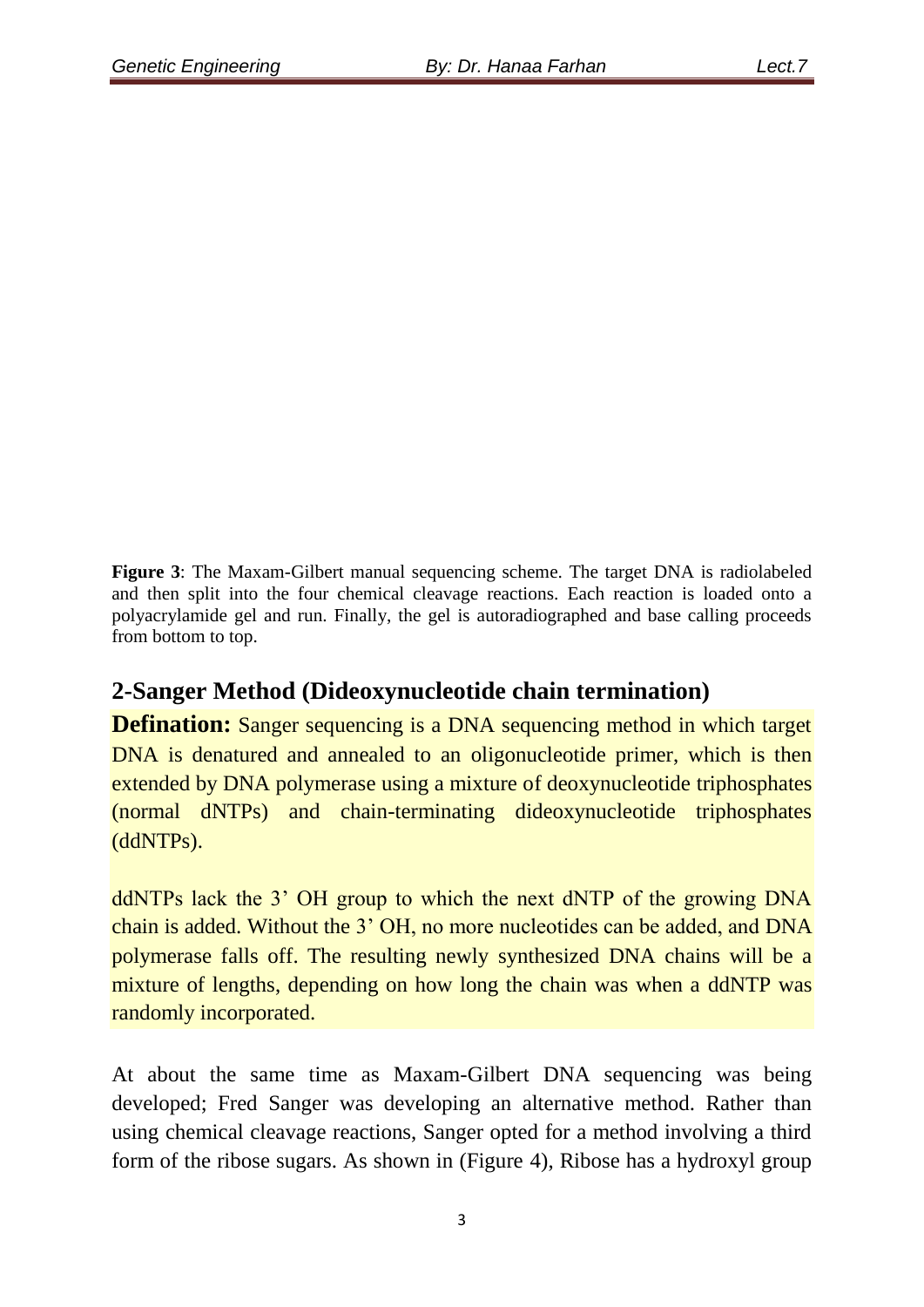on both the 2' and the 3' carbons whereas deoxyribose has only the one hydroxyl group on the 3' carbon. This is not a concern for polynucleotide synthesis in vivo since the coupling occurs through the 3' carbon in both RNA and DNA. There is a third form of ribose in which the hydroxyl group is missing from both the 2' and the 3' carbons. This is dideoxyribose. Sanger knew that, whenever a dideoxynucleotide was incorporated into a polynucleotide, the chain would irreversibly stop, or terminate. Thus, the incorporation of specific dideoxynucleotides in vitro would result in selective chain termination.

**Figure 4**: The structure of the three five carbon sugars ribose, deoxyribose, and dideoxyribose. The hydroxyl groups are shown in red.

Sanger proceeded to establish a protocol in which four separate reactions, each incorporating a different dideoxynucleotide along with the four deoxynucleotides, would produce a population of fragments all ending in the same dideoxynucleotide in the presence of a DNA polymerase if the ratio of the dideoxynucleotide and the corresponding deoxynucleotide was properly set. All that was needed for the reactions to be specific was an appropriate **primer** for the polymerase. If the primer was radiolabeled instead of the substrate, the resulting fragment populations would be labeled and could be resolved on polyacrylamide gels just like Maxam-Gilbert fragments.

Unlike Maxam-Gilbert fragments each lane would be base-specific. Autoradiography was the same but base calling was easier. The one new twist was that the sequence fragments on the gel were the complement of the actual template.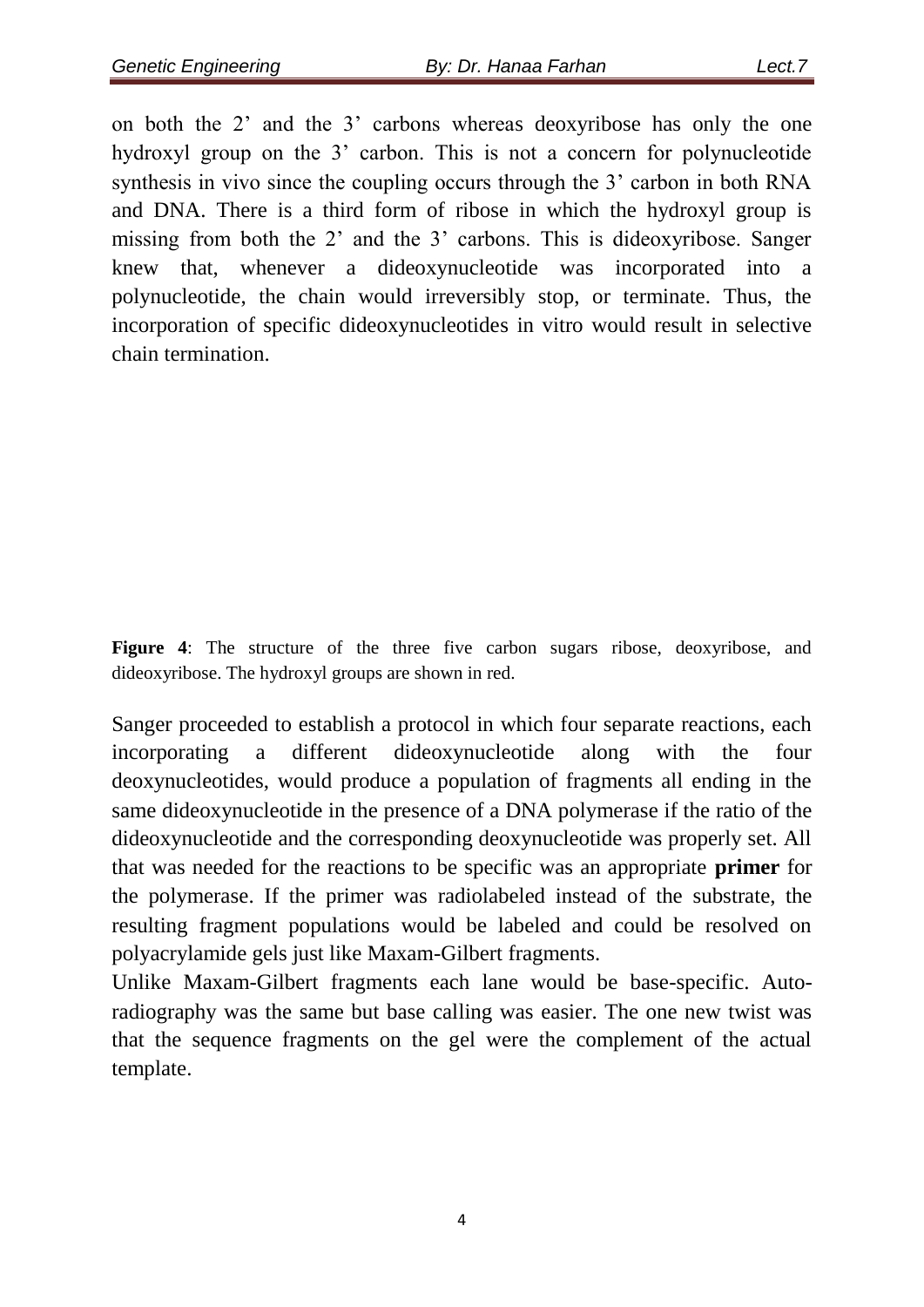#### **Manual DNA sequencing example:**

• First, anneal the primer to the DNA template (must be single stranded):

 5' – GAATGTCCT T TCTCTAAG 3'- GAGACTTACAGGAAAGAGATTCAGGATTCAGGAGGCCTACCATGAAGATCAAG-5'

• Then split the sample into four aliquots including the following nucleotides:

"G" tube: **All four** dNTPs, one of which is radiolabeled, **plus ddGTP** (low concentration)

"A" tube: All four dNTPs, one of which is radiolabeled, **plus ddATP** "T" tube: All four dNTPs, one of which is radiolabeled, **plus ddTTP** "C" tube: All four dNTPs, one of which is radiolabeled, **plus ddCTP**

• When a DNA polymerase (e.g. Klenow fragment) is added to the tubes, the synthetic reaction proceeds until, by chance, a dideoxynucleotide is incorporated instead of a deoxynucleotide. This is a **"chain termination"**  event, because there is a 3' H instead of a 3' OH group. Since the synthesized DNA is labeled (classically with 35S-dATP), the products can be detected and distinguished from the template.

**Note** that the higher the concentration of the ddNTP in the reaction, the shorter the products will be, hence, you will get sequence CLOSER to your primer. With lower concentrations of ddNTP, chain termination will be less likely, and you will get longer products (sequence further AWAY from the primer).

**If, for example, we were to look only at the "G" reaction**, there would be a mixture of the following products of synthesis:

 5'- GAATGTCCT T TCTCTAAGTCCTAA**G** 3'-GGAGACTTACAGGAAAGAGATTCAGGATTCAGGAGGCCTACCATGAAGATCAAG-5'

 5'- GAATGTCCT T TCTCTAAGTCCTAAGTCC TCC**G** 3'-GGAGACTTACAGGAAAGAGATTCAGGATTCAGGAGGCCTACCATGAAGATCAAG-5'

 5'-GAATGTCCTTTCTCTAAGTCCTAAGTCCTCCG**G** 3'-GGAGACTTACAGGAAAGAGATTCAGGATTCAGGAGGCCTACCATGAAGATCAAG-5'

 5 '-GAATGTCCT T T CTCTAAGTCCTAAGTCCTCCGGAT**G** 3'-GGAGACTTACAGGAAAGAGATTCAGGATTCAGGAGGCCTACCATGAAGATCAAG-5'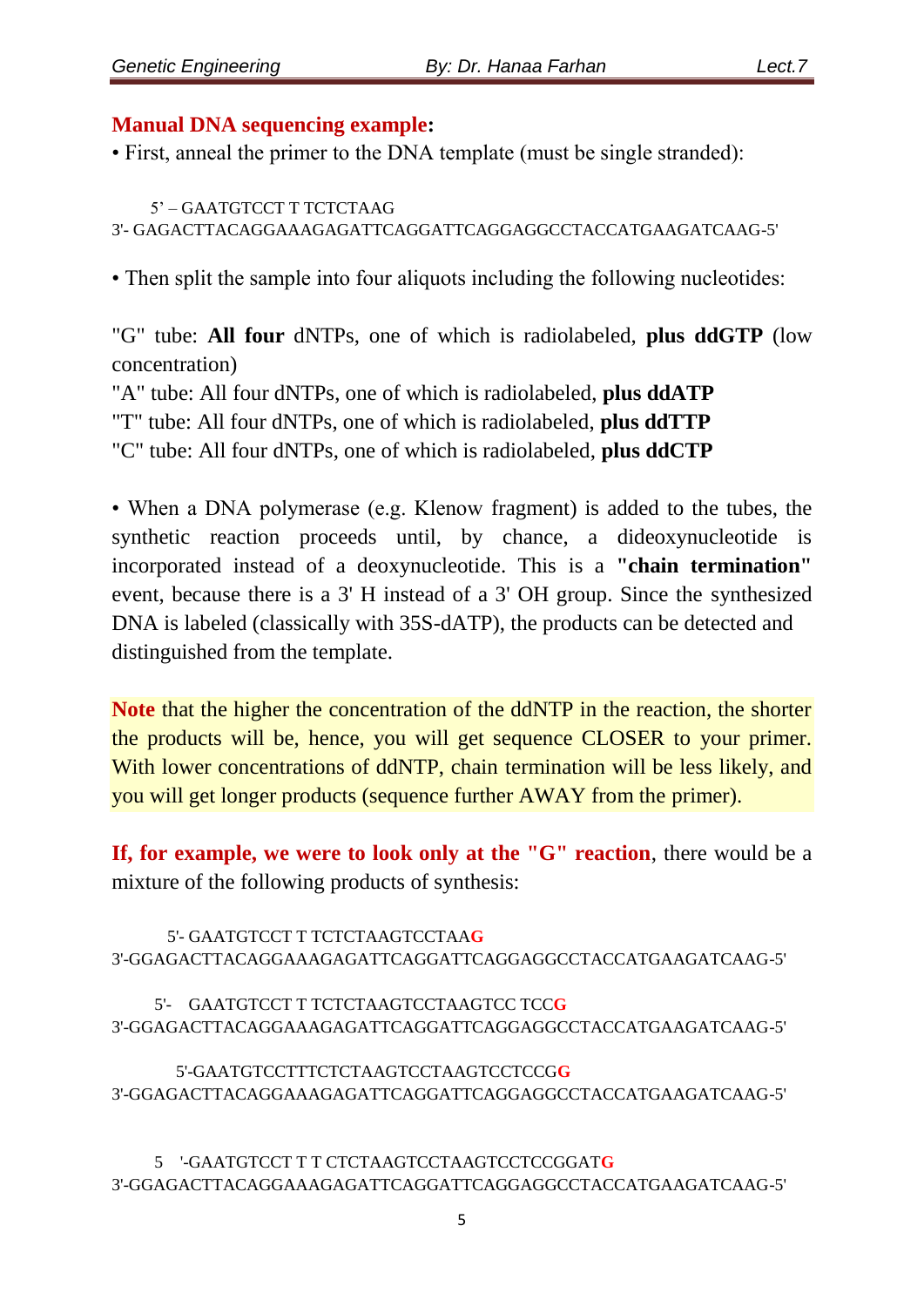5'-GAATGTCCTTTCTCTAAGTCCTAAGTCCTCCGGATG**G** 3'-GGAGACTTACAGGAAAGAGATTCAGGATTCAGGAGGCCTACCATGAAGATCAAG-5'

 5'- GAATGTCCTTTCTCT AAGTCCTAAGTCCTCCGGATGGTACTTCTA**G** 3'-GGAGACTTACAGGAAAGAGATTCAGGATTCAGGAGGCCTACCATGAAGATCAAG-5'

(and so on, if the DNA being sequenced continues to the right)

Each newly synthesized strand at some point had a ddGTP incorporated instead of dGTP. Chain termination then occurred (no more polymerization). Because ddGTP incorporation is random, all possible lengths of DNA that *end in* G are produced.

These products are denatured into single stranded DNA molecules and run on a polyacrylamide/urea gel.

(Polyacrylamide gels, unlike agarose, allow resolution of DNA molecules that differ in size by only one nucleotide.) The gel is dried onto chromatography paper and exposed to X-ray film. Since the template strand is not radioactively labeled, it does not generate a band on the X-ray film. Only the labeled top strands generate bands, which would look like this:



As you can see from this one reaction (the "G" reaction) the chain termination events produce individual bands on a gel. The chain terminations closest to the primer generate the smallest DNA molecules (which migrate further down the gel), and chain terminations further from the primer generate larger DNA molecules (which are slower on the gel and therefore remain nearer to the top). When similar chain termination reactions are run for each nucleotide, the four reactions can be run next to each other, and the sequence of the DNA can be read off of the "ladder" of bands, 5' to 3' sequence being read from bottom to top: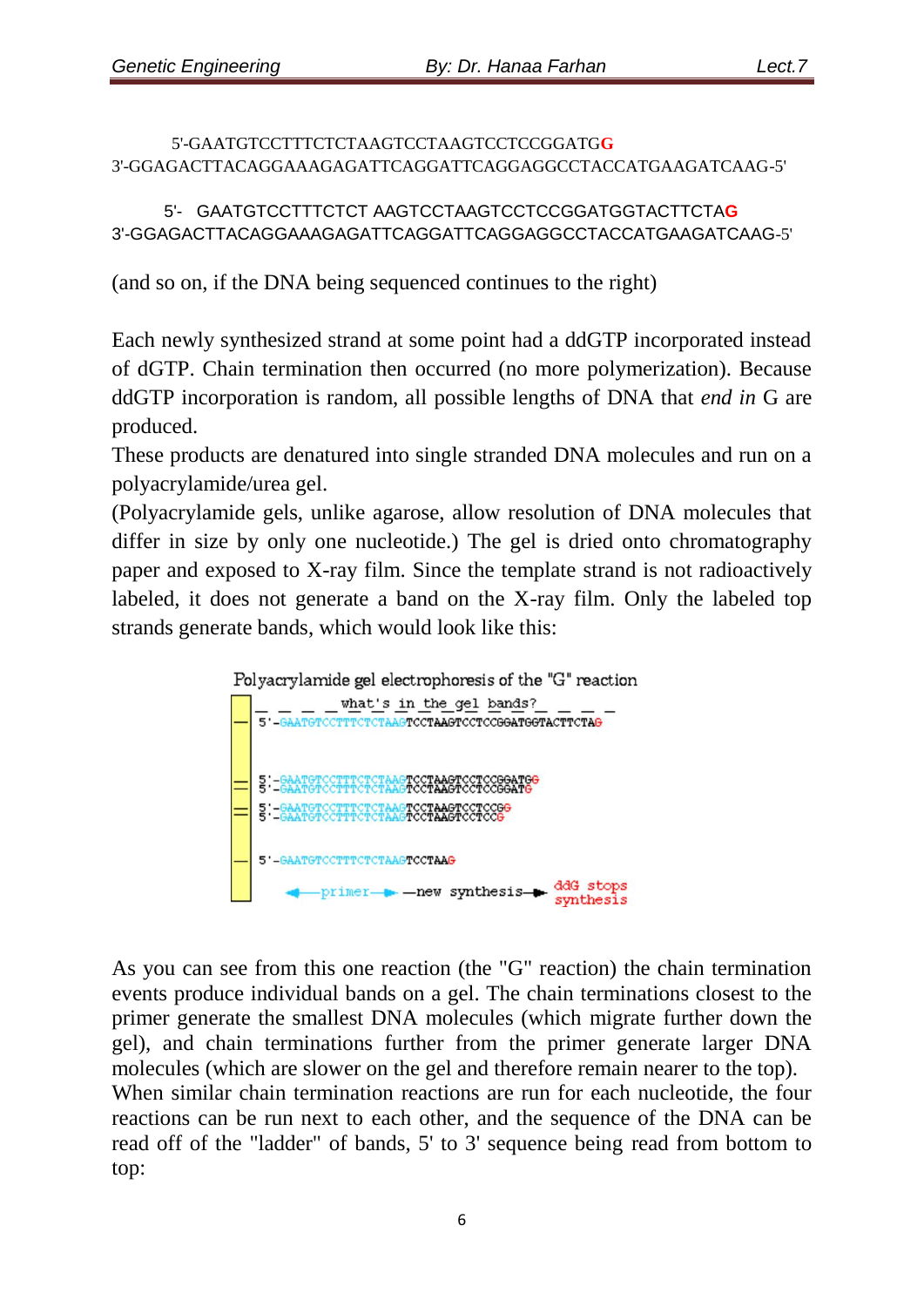

**The resolution of the gel electrophoresis** is very important in DNA sequencing. Molecules that are 50, 100, or 200 bases in length must be separable from molecules that are 51, 101, or 201 bases in length (respectively).

#### **To accomplish this:**

**1**- Polyacrylamide, not agarose, is used.

**2**- The gels must be quite large so that the molecules migrate further and are better resolved.

**3**- Samples are denatured before they are loaded, and the gels must contain a high concentration of urea (7 to 8 molar) to prevent folding of the molecules and formation of secondary structures by hydrogen bonding that would alter the mobility of the molecule.

**4**- The gels are run at higher temperature (about 50 C), also to prevent *H bond* formation.

**Note** that this example is for demonstration only: you can't really obtain usable sequence information that close to the end of the primer because few termination events will have occurred so soon. If you increased the ddNTP:dNTP ratio, you would get more sequence close to the primer, but make it more difficult to read sequence 200 to 300 nucleotides further down, because most of the synthetic products would have terminated earlier.

Sequence on gel below :

```
{TG}TACAACTTTTACTATGGCGTGACACCTAAATTATAGGCAGAAA…
```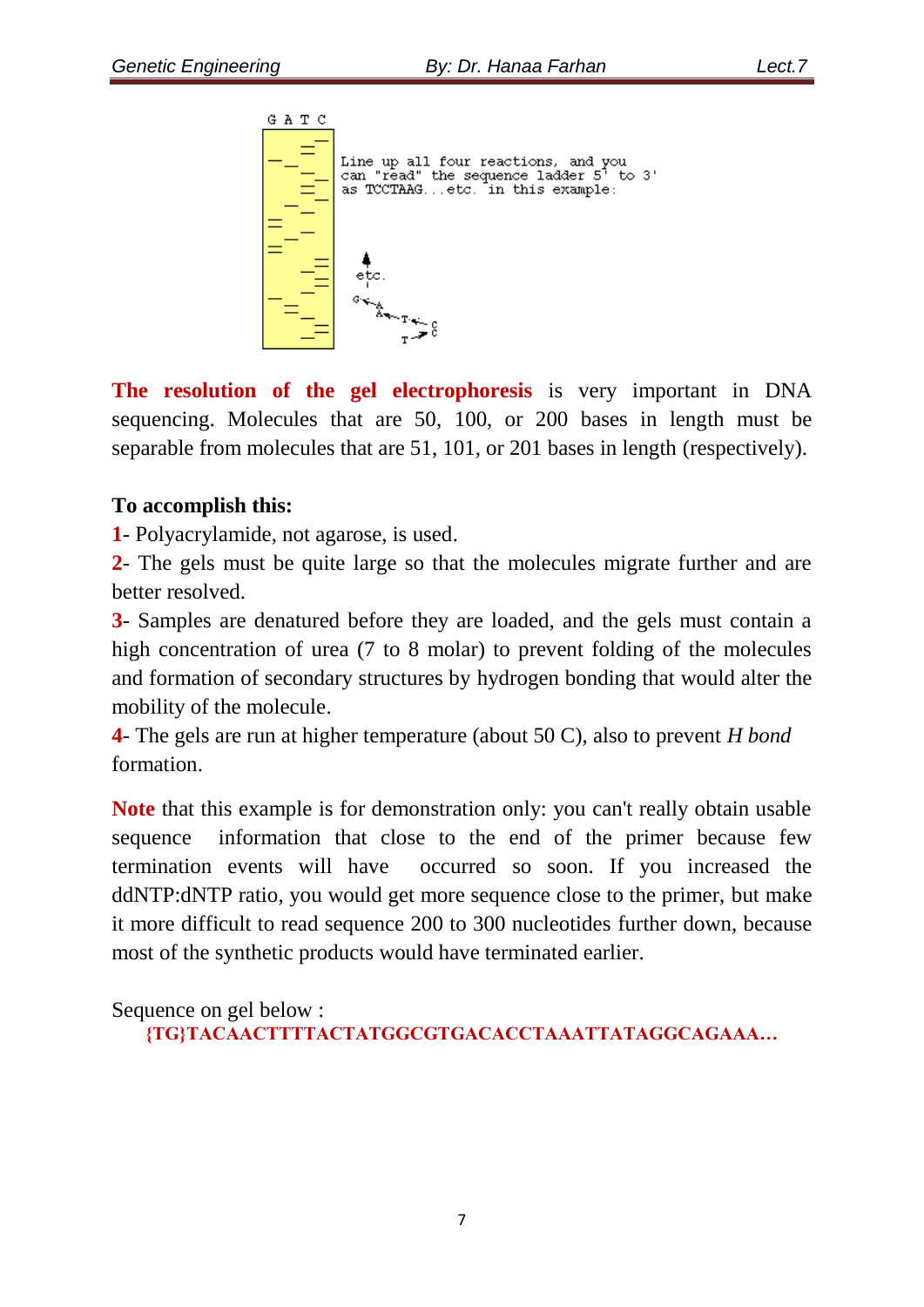

Positive end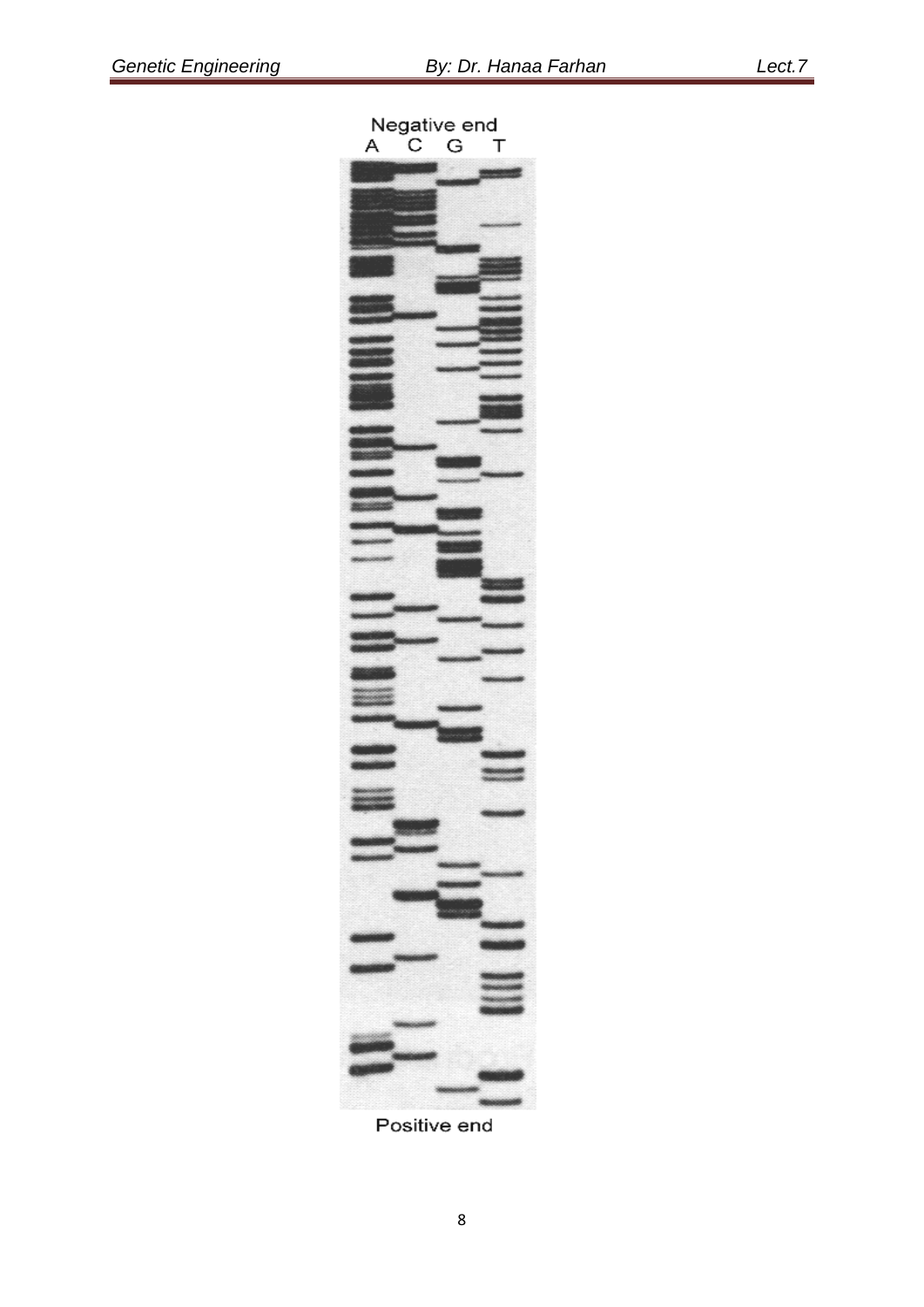### **3-Dye termination sequencing**

Most DNA sequencing is now automated. In the dye-terminator variant of Sanger sequencing ,the Sanger method chain termination reactions are still used, but pouring, running, & reading polyacrylamide gels has been replaced by automated methods. Instead of labeling the products of all 4 sequencing reactions the same (with a radioactive deoxynucleotide), each *dideoxynucleotide*  is labeled with a *different fluorescent* marker. When excited with a laser, the 4 different kinds of products are detected and the fluorescence intensity translated into a data "**peak**".

Thus all four chain termination reactions can be performed in the same tube, and run on a single lane on a gel. A machine scans the lane with a laser. The wavelength of fluorescence from the label conjugated to the ddNTPs can be interpreted by the machine as an indication of which reaction (ddG, ddA, ddT, or ddC) a particular DNA band came from.

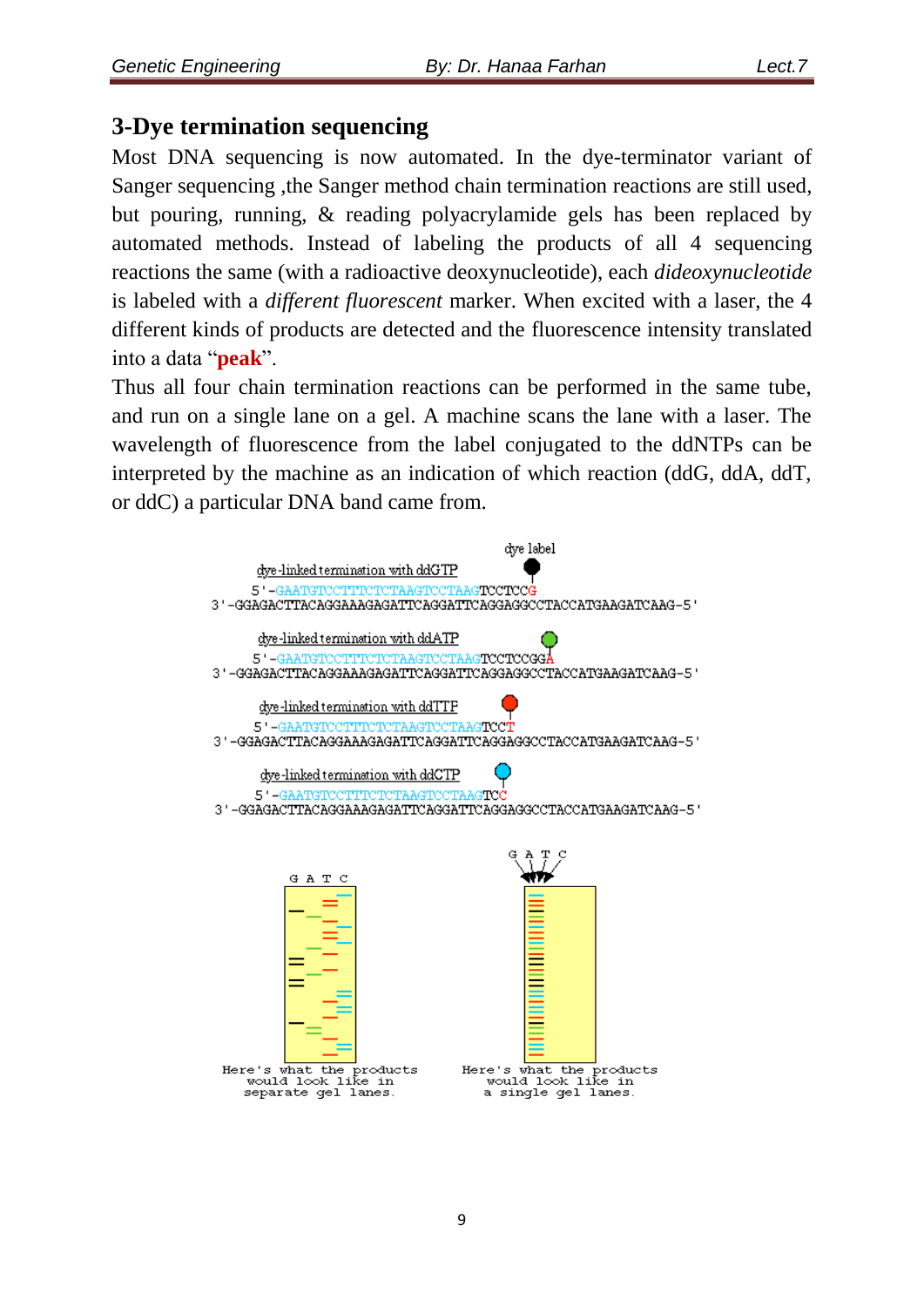dye terminator sequencing is now the mainstay in automated sequencing. Its limitation include dye effects due to differences in the incorporation of the dyelabelled chain terminators into the DNA fragment, resulting in unequal peak heights and shapes in the electronic DNA sequence trace chromatogram.

The common challenges of DNA sequencing include poor quality in the first 15-40 bases of the sequence and deteriorating quality of sequencing traces after 700-900 bases.

**Note**: The fluorescence output is stored in the form of a **chromatogram**:



**Figure 5**. Sequence ladder by radioactive sequencing compared to fluorescent peaks.

In 1986 Smith et al, published the first report of automation of DNA sequencing which established the dye-terminator variant of Sanger sequencing. This initial report showed that sequencing data could be collected directly to a computer.

Sanger sequencing using dye-terminators became the dominant sequencing technique until the introduction of so-called *next-generation sequencing*/or *The 2nd generation of sequencing* technologies beginning in 2005(such as : Roche/454: pyrosequencing, Solexa (Illumina) &SOLID (ABI)). The obtainable sequence length is now \_ 1000 nucleotides.

## **4- Automated DNA sequencing**

Automated DNA sequencing instruments (*DNA sequencers*) can sequence upto 384 DNA samples in a single batch (run) in up to 24 runs a day. DNA sequencers carry out capillary electrophoresis for size seperation, detection and recording of dye fluorescence, and data output as fluorescent peak trace